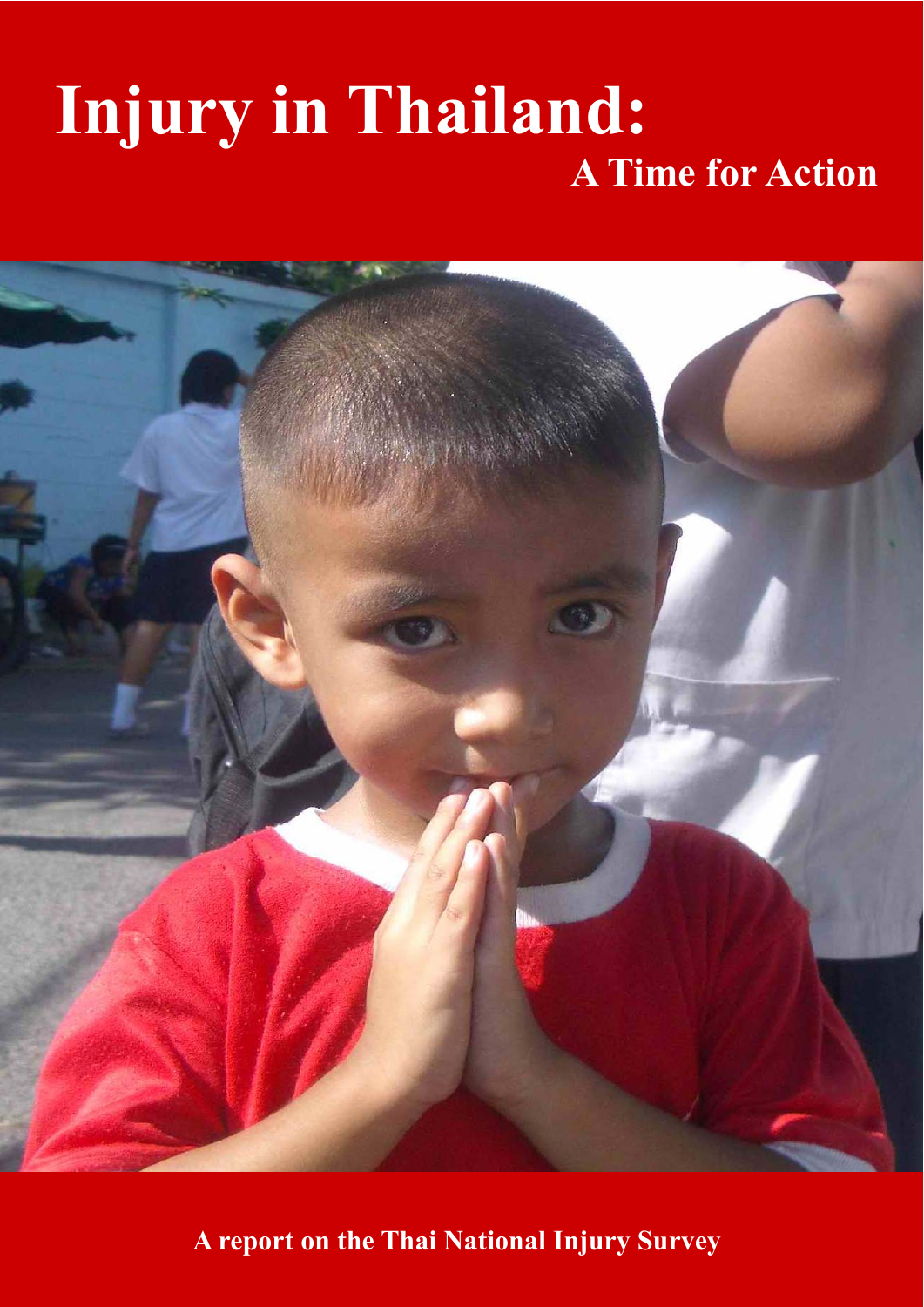# **Thai National Injury Survey Background**



In response to the need for a deeper understanding of the causes and factors contributing to Thailand's mortality and morbidity patterns, the Institute of Health Research (IHR) at Chulalongkorn University and The Alliance for Safe Children (TASC), conducted the Thai National Injury Survey (TNIS) in collaboration with UNICEF. While child injury was the primary focus of the investigation, the survey also revealed important information about adult injury.

The national survey involved interviews with 100,179 randomly selected households representing 389,531 residents, making it the largest community based survey on mortality and morbidity ever conducted in Thailand. Of the households surveyed between September 2003 and April 2004:

- $\bullet$  61,464 households were in rural areas.
- $\bullet$  35,706 were in suburban areas and 3,009 were from slum areas, which have been combined in the urban data.

The methodology employed in this survey is the same as the methodology developed by TASC for other national surveys undertaken by UNICEF/TASC and local institutional partners in the region (Bangladesh, China, Indonesia, The Philippines, and Vietnam).

This publication "Injury in Thailand" is a combination and summary of the two major reports written, and combines the causes of injury in Thailand for all ages.

- x "Child Injury in Thailand A report on the Thai National Injury Survey", and
- "Adult injury in Thailand A report on the Thai National Injury Survey".

These two publications have a more detailed explanation of the causes of injury deaths in children and adults. For more detailed information on any of the topics covered in this publication please refer to these publications.

| Non-fatal injury<br>severity level | Per year | <b>Definition</b>                                                                                                                                               |
|------------------------------------|----------|-----------------------------------------------------------------------------------------------------------------------------------------------------------------|
| <b>Moderate</b>                    | 508,899  | Injuries that require seeking medical care, or missing three days of work or<br>school. This was the minimum level definition accepted for injury in the survey |
| Major                              | 254,635  | Injuries requiring hospitalization, but for less than ten days                                                                                                  |
| <b>Serious</b>                     | 98,693   | Injuries requiring hospitalization of 10 days or more                                                                                                           |
| <b>Severe</b>                      | 15,621   | Injuries that resulted in permanent physical disability, regardless of hospitalization                                                                          |
| Fatal                              | 38,483   | Injuries that resulted in death                                                                                                                                 |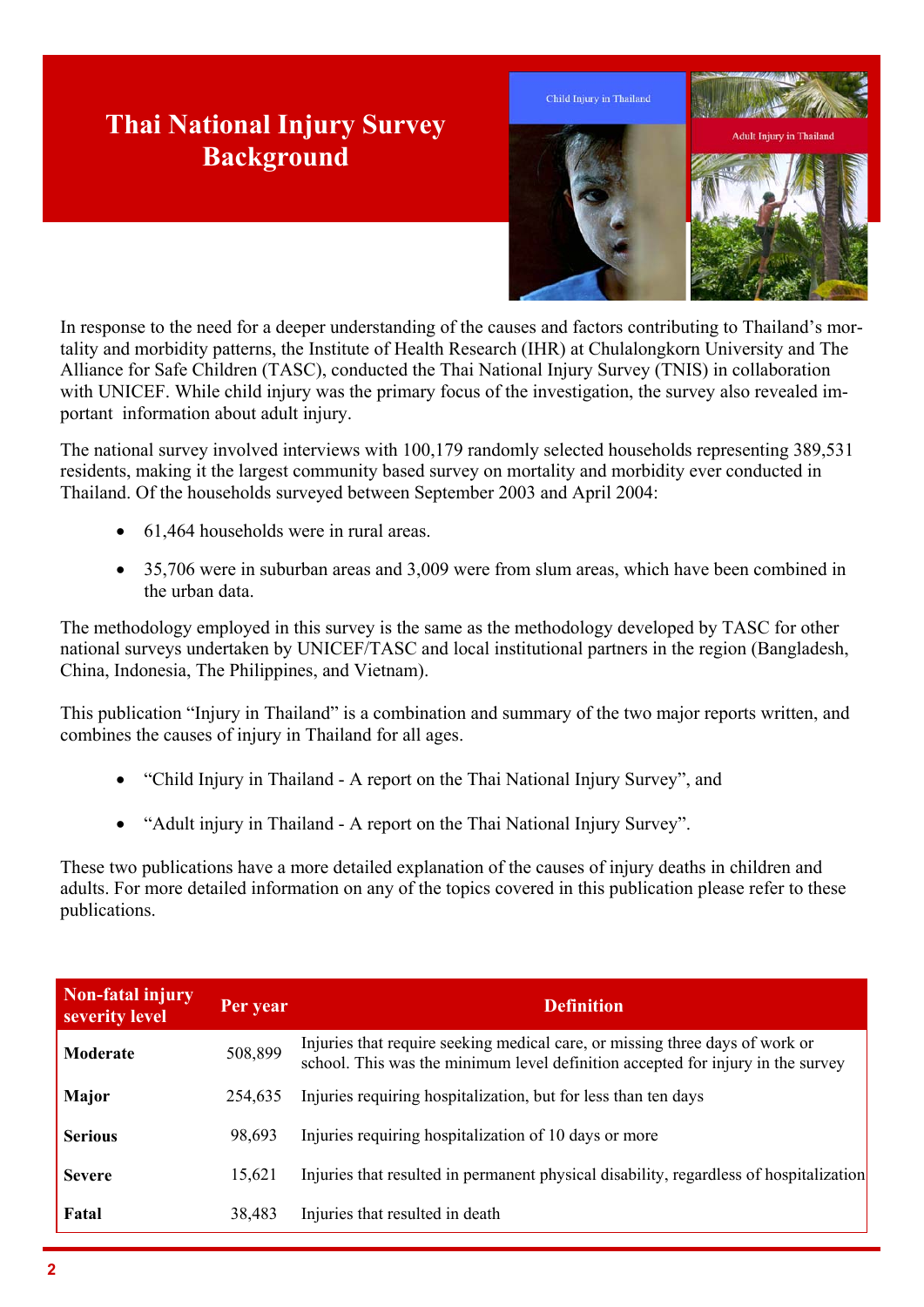# **Key Points**



In the year preceding the survey, it is estimated that over **38,000 people died** from an injury. This equates to **over 100 people per day**.

Over half of these injury deaths are related to

**road traffic accidents** (RTA), approximately 20,000 people each year, of which **4 out of 5 are male.**

Drowning and fall injuries account equally for a fifth of all injury deaths. Death due to **drowning** occurs in 4,327 people a year, most frequently in **school aged children**, while **falls** kill 4,254 people per year and are mainly responsible for deaths in **seniors** (over the age of 65).

While deaths from injury are tragic and preventable, the main societal impact is from non-fatal injuries. **Over 850,000 people** suffer from a non-fatal injury each year, or over **2,400 non-fatal injuries occur every day**, in which over **40 result in a permanent disability**.

Most injuries are preventable, with different causes associated with different stages of life. **Timely, simple and cost-effective** measures can dramatically decrease the high rates of injury death and morbidity seen in Thailand.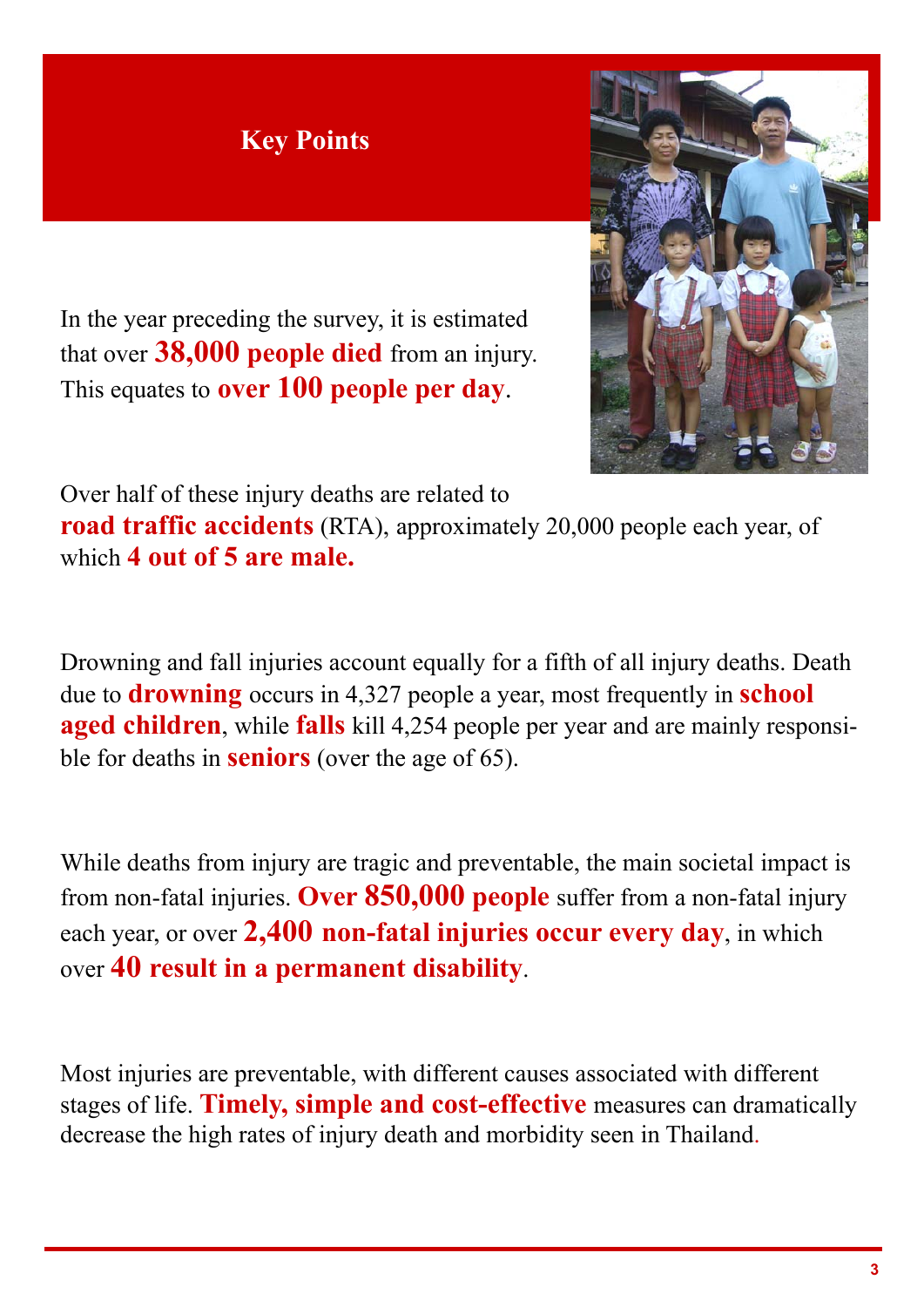# **Injury is the leading cause of death in Thais after infancy and before the age of 30**

# **How Big an Issue is Injury in Thailand?**



- In the year preceding the survey it is estimated that over 6.5 million people were sick, injured or died. Injury was responsible for nearly a million of these (roughly 14 per cent).
- Injury is the leading cause of death in Thai people after infancy and before the age of 30. Infants and seniors face death from disease rather than injury.
- Injury prevention has not been a principle concern with policy makers, with the growth of communicable diseases, such as HIV, have grown to epidemic proportions in Thailand. The major difference between injury and communicable diseases is that injury involves no need for cures or vaccines; all it needs is a common sense approach to safety.
- With some simple interventions and community approaches, 32,000 mothers, fathers and grandparents will not die every year, 6,000 more children will grow up learning lessons from safety-wise parents and peers on how to prevent injury.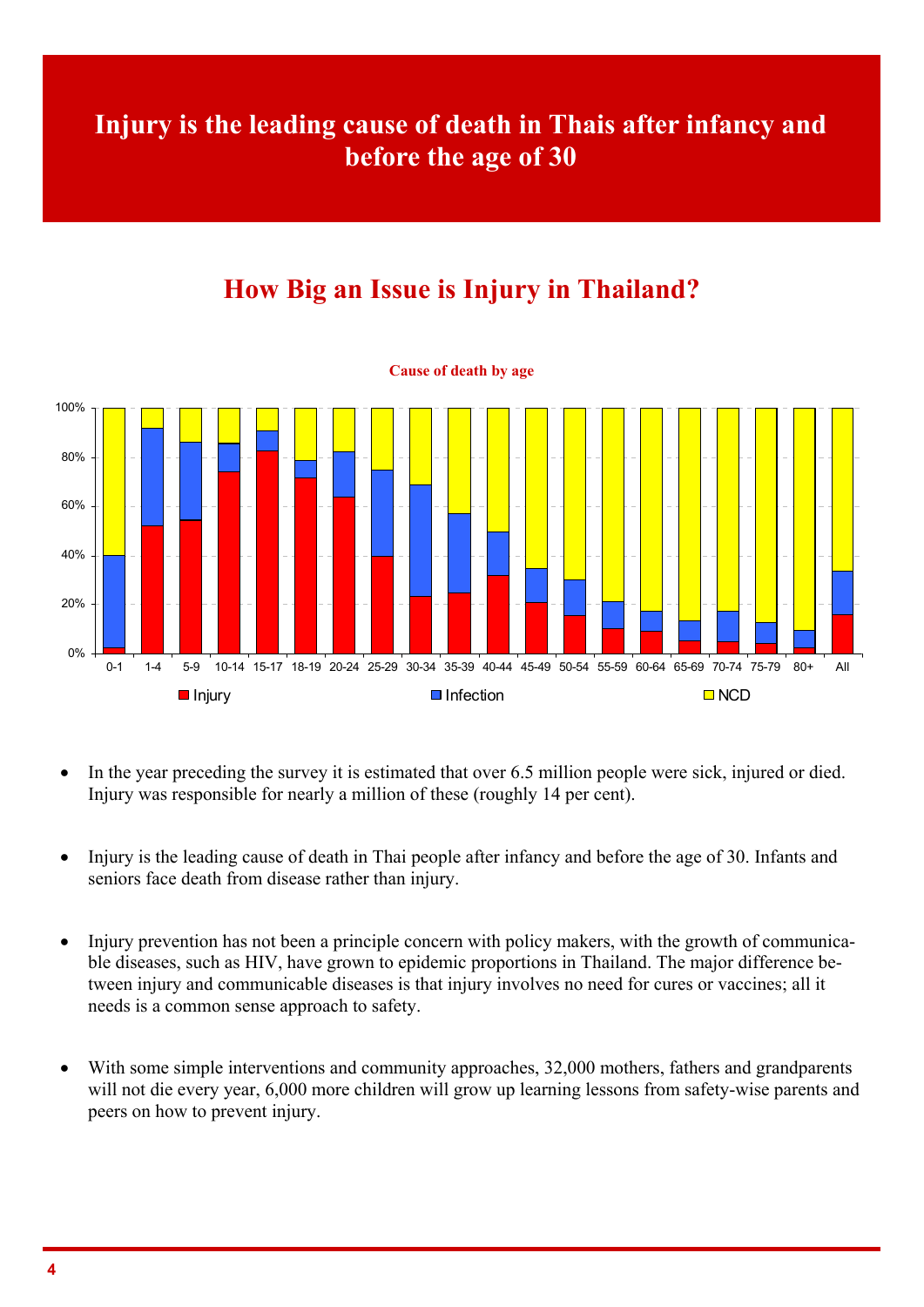

# **Who is Getting Injured in Thailand?**

- Missing school or work for at least 3 days was the most minor category considered for the survey. Bumps, bruises and scratches are not included in the more than 850,000 people estimated to be injured every year.
- Death from injury is seen in every age group, although with a much reduced rate compared to morbidity.
- The majority of people sustain moderate injury. Over half a million people miss three days of work or school every year.
- Infants have the lowest injury rates, which dramatically increases as the infant begins to walk at age 1. This rate continues to increase well into adulthood, with the peak injury rate being between the ages of 18 and 24 years old. Once over 24 years old the rate of injury reduces dramatically and continues to slowly decline into old age.



#### **Sex specific injury rates**

#### **Male versus Female**

- Two thirds of all injuries are in males.
- Three quarters of all fatal injury are in males.



#### **Urban versus Rural**

- Six out of ten injuries occurred in urban areas.
- Fatal injuries are equally shared between urban and rural residences.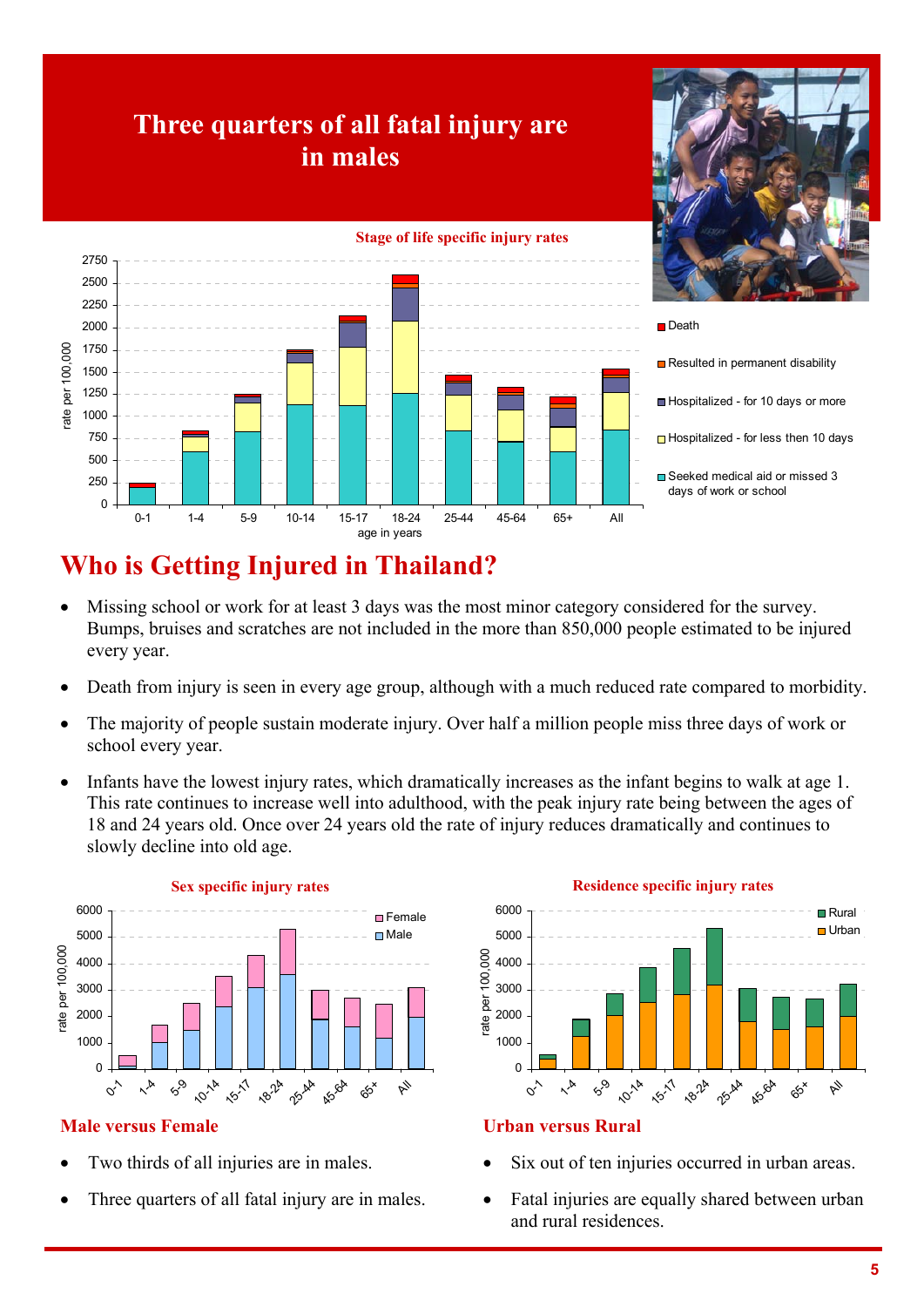# **The leading cause of injury death is RTA, which takes over 20,000 lives every year.**



#### **Fatal injury rates by age**

## **Causes of Injury - Mortality**

- Injury accounts for 16 per cent of all deaths. The majority of these deaths occurs in young adulthood, between the ages of 18 and 24.
- Suffocation kills 450 infants every year in Thailand.
- For toddlers and primary school aged children, drowning was by far the leading cause of death.
- For older children between the ages of 10-14, road traffic accidents become the leading cause of injury death, followed by drowning.
- Road traffic accidents are the biggest killer for adolescents. Homicide and suicide also rank in the top five.
- Road traffic accidents (RTA) cause 10 times the amount of deaths in young adults then any other injury. Over 5,000 young adults die annually from RTA.
- RTA kills more parents (with children under 18, 25-44) than all other injuries combined. Intentional injuries, suicide and homicide, are the second and third leading causes of injury death killing over 3,000 parents every year between them.
- Fall injuries kill nearly 1,500 middle aged adults each year and intentional injuries kill over 1,100 middle aged adults every year.
- Fall injuries are the biggest killer for seniors, killing one and half as many seniors as RTA.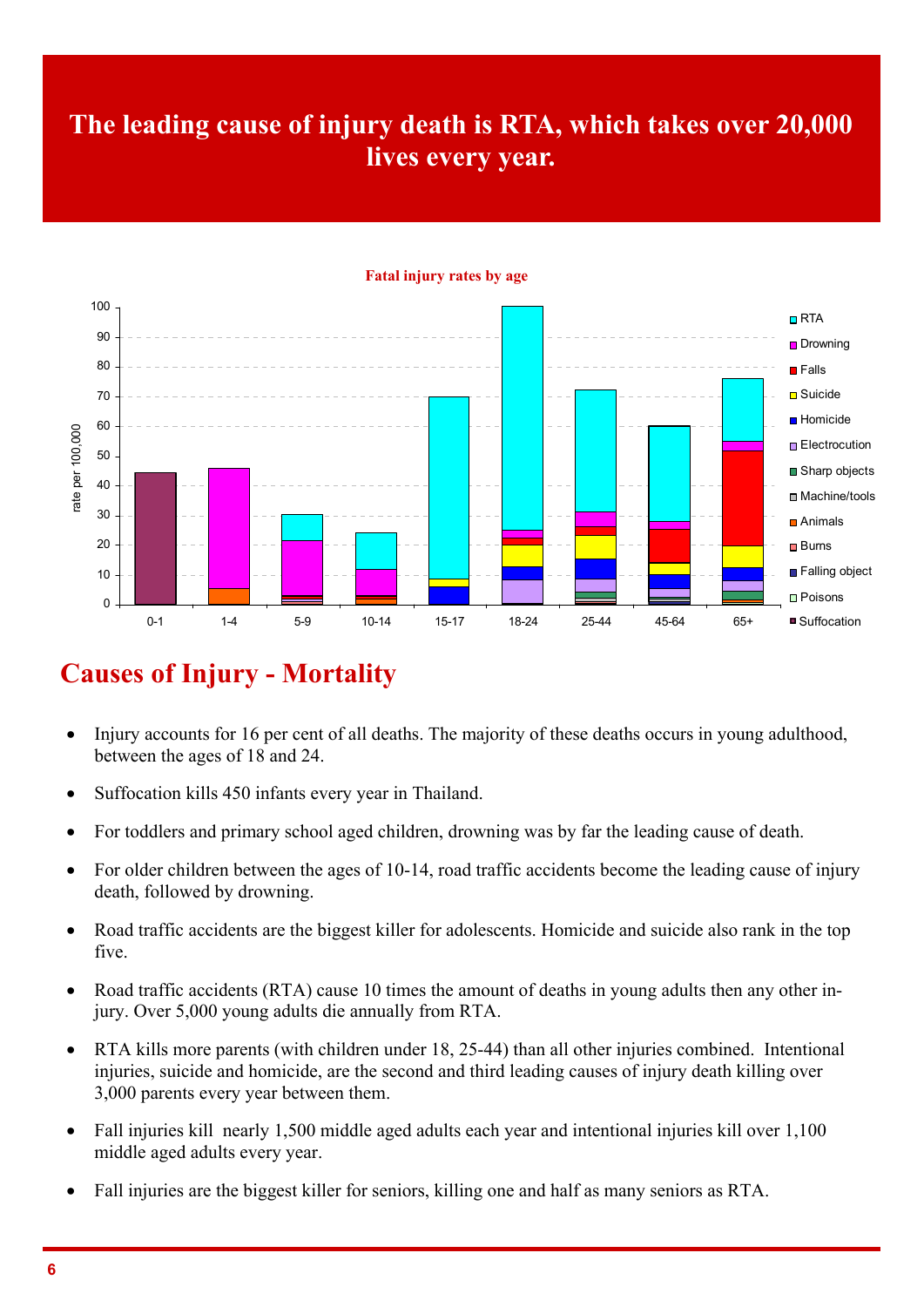# **An estimated 877,849 Thai people suffer an economically and medically significant injury every year.**



#### **Non fatal injury rates by age**

## **Causes of Injury - Morbidity**

- Three causes (road traffic accidents, falls and cuts), accounted for nearly three-quarters of all non-fatal injury (72 per cent).
- The leading cause of non-fatal injury was road traffic accidents, which injure more than 350,000 people every year, or nearly 1000 people every day. Road traffic accidents (RTA) account for over a third (41 per cent) of all injuries in Thailand.
- Falls, the second leading cause of injury, injured nearly 170,000 people, or almost 500 a day.
- In younger children, falls, burns and cuts predominate; in older children it is road traffic accidents. In young adults, RTA predominates; and in older adults it is falls.
- As people in middle childhood and early adolescence range further outside the home and are further removed from adult supervision, they acquire a more complex set of injury issues with drowning, RTA, falls and animal injury.
- Cuts and animal injuries affect people of all ages with the same intensity.

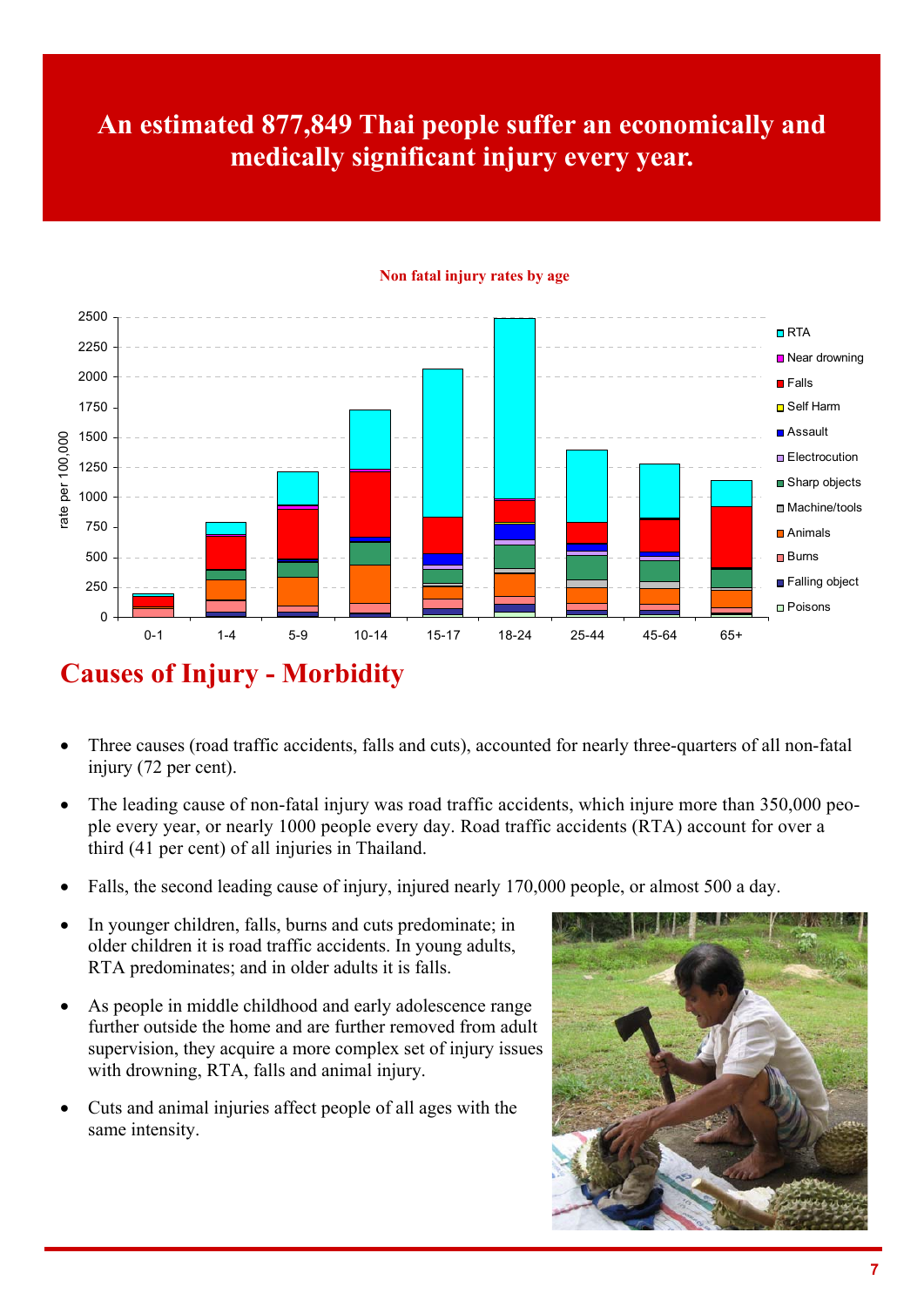# **Falls are estimated to leave 15 people disabled every day**



*Permanent disability refers only to physical disability. It does not include emotional or mental disabilities due to the difficulty in collecting data regarding these issues.* 

- More than 15,000 people are estimated to be permanently disabled from injury every year. This is nearly 43 people a day, or one person every 34 minutes.
- The leading causes of permanent disability from injury are road traffic accidents, falls, machines and tools, animals bites and burns.
- Road traffic accidents leave 18 people permanently disabled every day.
- Falls are estimated to leave 15 people disabled every day.
- The majority of permanent injuries sustained by RTA are in late adolescents and young adults
- Seniors are predominantly disabled through fall injuries.
- With limited social and rehabilitative services available for the disabled, these injuries effectively rob children of their future, and families of their earning potential.
- The economic cost as well as the social burden imposed by non-fatal injury is a major impediment on both the health and economic development of Thailand.



| <b>Estimated number of people disabled due to</b><br>injury in Thailand |          |                                 |  |  |  |
|-------------------------------------------------------------------------|----------|---------------------------------|--|--|--|
| Injury type                                                             | Per Year | Time between<br>each disability |  |  |  |
| <b>RTA</b>                                                              | 6637     | 1.3 hours                       |  |  |  |
| Fall                                                                    | 5299     | 1.7 hours                       |  |  |  |
| Machine/tool                                                            | 1447     | 6.1 hours                       |  |  |  |
| Animal                                                                  | 856      | $10.2$ hours                    |  |  |  |
| <b>Burn</b>                                                             | 396      | $22.1$ hours                    |  |  |  |
| Falling object                                                          | 299      | $1.2$ days                      |  |  |  |
| Sharp object                                                            | 286      | $1.3$ days                      |  |  |  |
| Assault                                                                 | 258      | $1.4$ days                      |  |  |  |
| Electrocution                                                           | 106      | 3.5 days                        |  |  |  |
| Self harm                                                               | 37       | 9.9 days                        |  |  |  |
| All permanent injuries                                                  | 15621    | 34 minutes                      |  |  |  |

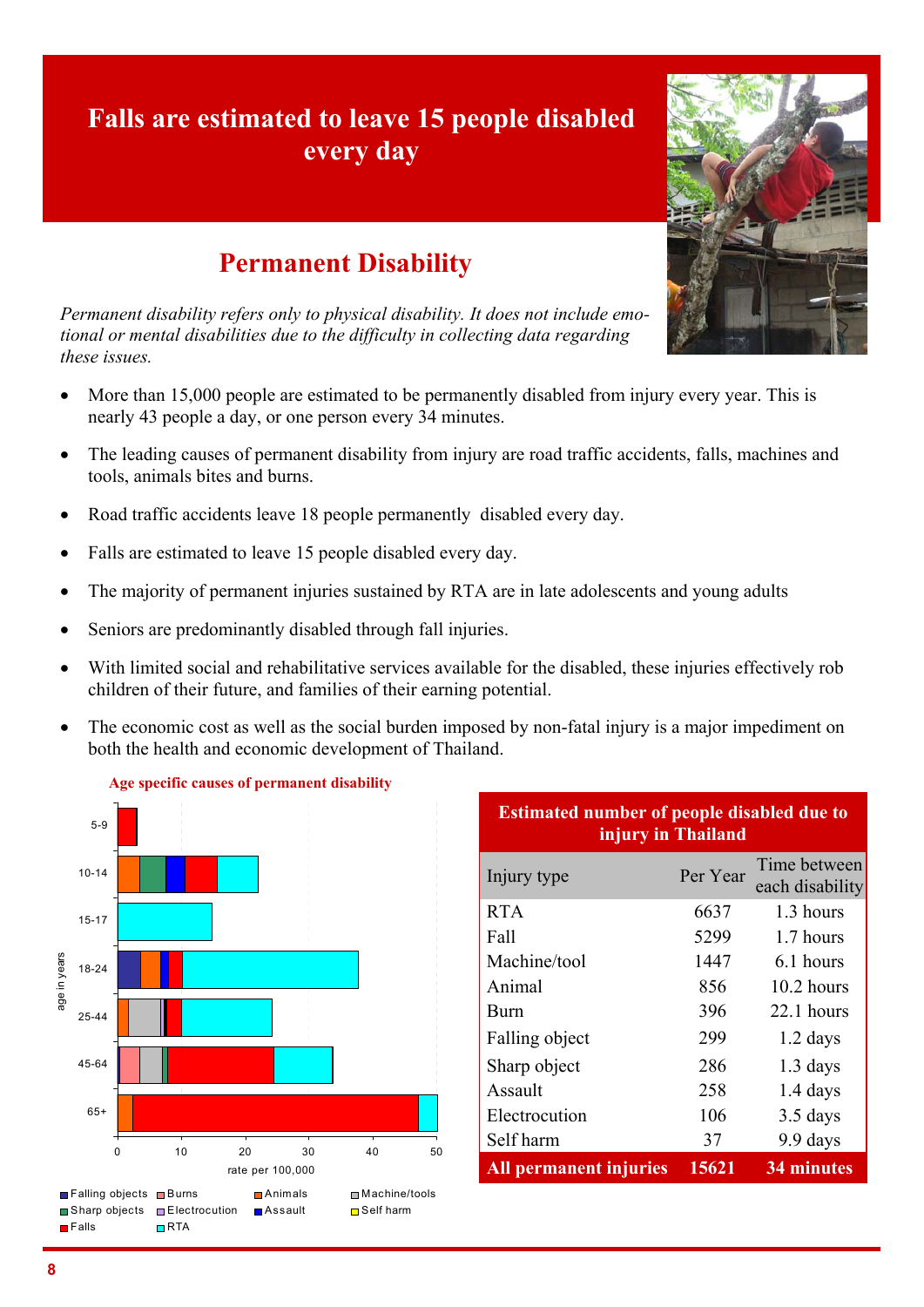# **Preventing the top 5 causes of injury death - RTA, Drowning, Falls and Intentional injuries**

It is impossible to ascertain one leading cause of injury death that is consistent across all stages of life. While in childhood, drowning is the leading cause for concern, from late adolescence to middle age, it is clear to see that RTA and intentional injuries are the leading causes, while for seniors, injury deaths due to falls are the most significant.



#### **Age specific proportions of injury death caused by RTA, drowning, falls and intentional injury**

### **Road Traffic Accidents (RTA)**

- x Adolescent and young adult males make up the highest proportion of traffic accident deaths. This group needs to be targeted for prevention campaigns, especially involving motorcycle safety and the wearing of helmets.
- For children younger than 14 and for seniors, most deaths occurred as pedestrians or passengers. Prevention activities for these people could occur as part of a series of school and community-based road safety lessons.
- There must be a focused effort to raise awareness among parents and other key community members, in order to instill safety-wise practices in children which will remain throughout life.

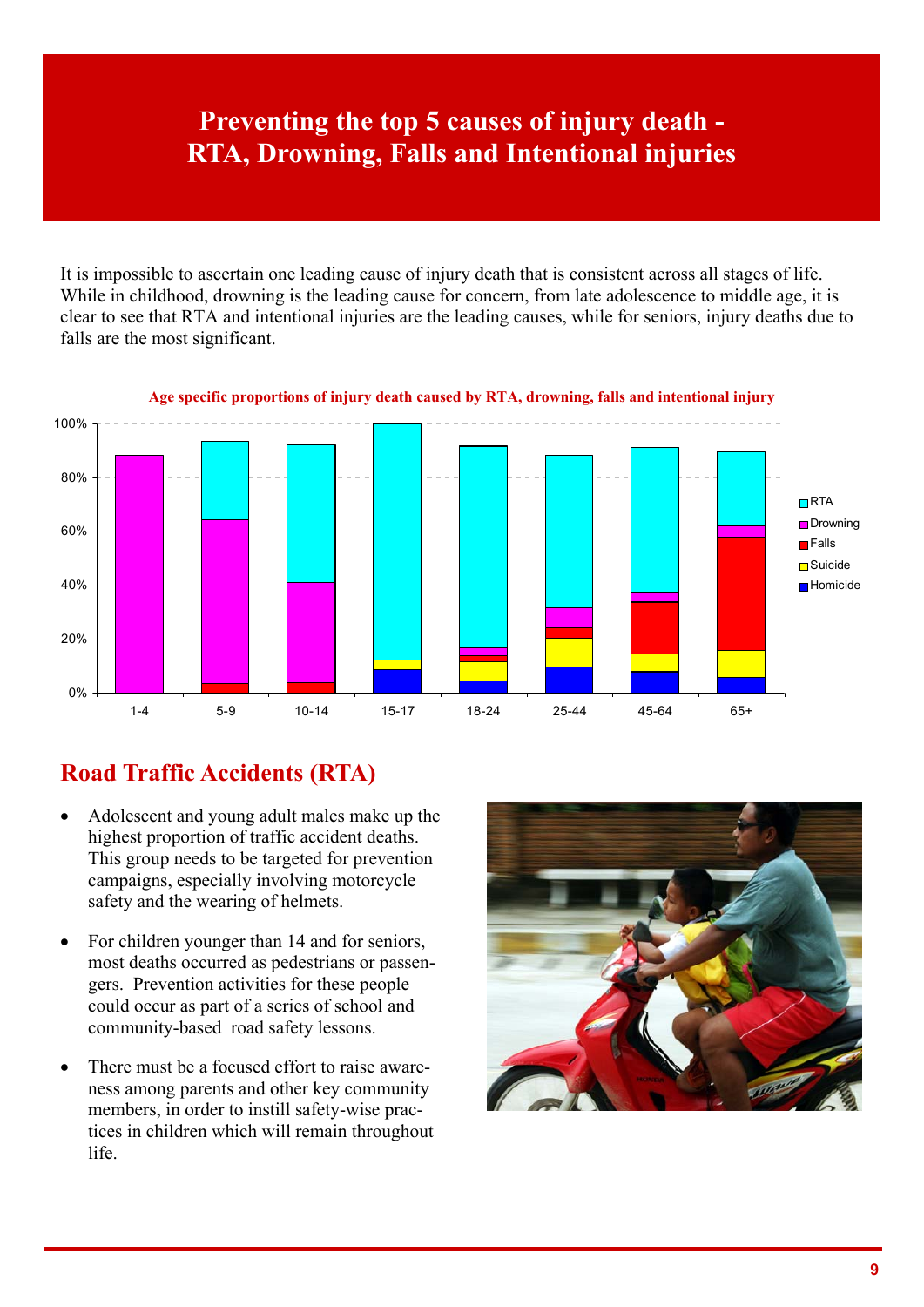## **5,600 people are killed by intentional injury each year. Nearly 3,000 of these commit suicide, of which 70 are children.**



#### **Drowning**

- In the toddler age group, drowning caused almost half of all deaths, so reducing this incidence would lead to a rapid decrease in the under-five mortality rate. For Thai children of all ages, drowning rates are 10 times the rates of child drowning in developed countries.
- A country does not have to be developed to successfully decrease child drowning rates. Programs in other countries have shown a two-thirds reductions in child drownings. Thailand could emulate the successful approach of many other countries to the reduction of death from drowning by integrating water safety and swimming teaching programs into school curricula.

### **Falls**

*The third leading cause of injury death and the number one killer among seniors (65+).* 

Effective prevention of falls among seniors is best targeted in the home environment with a "safety checklist" containing information about simple precaution measures such as non-slip flooring and handrails. This information could be handed out through medical institutions, local doctors, and senior focused activity groups.





## **Intentional Injury (Suicide and Homicide)**

*A large amount of Thai adults and children in adolescence are affected by intentional injuries.* 

Intentional injury in young adults is particularly high. Information being given in adolescence on psychological resiliency, social support, and the use of drugs and alcohol could create more options and reduce the rate of suicide and assault.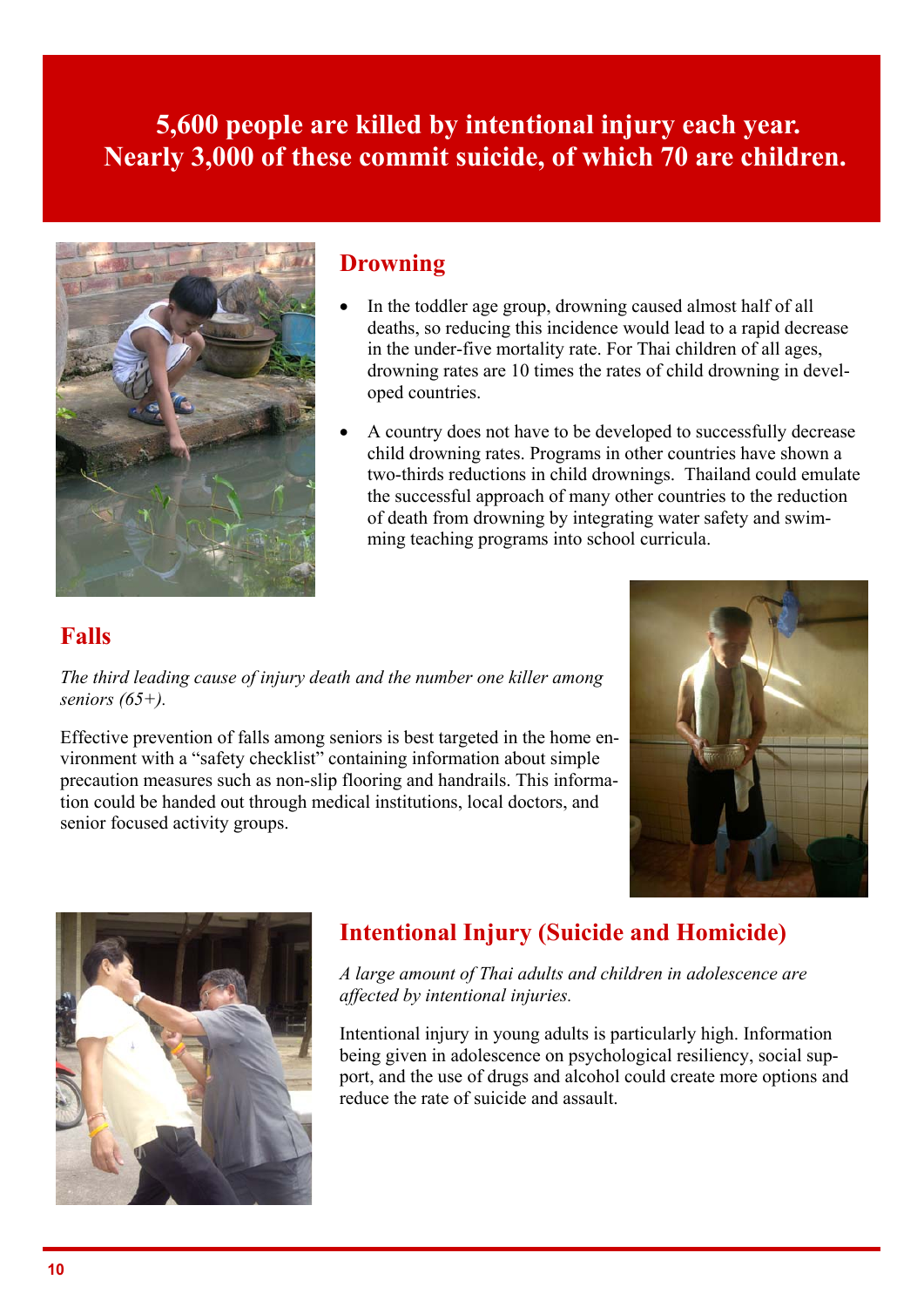# **Over 2,500 infants, children and adults are injured every day. Over 100 of these injuries are fatal.**

## **The Toll of Fatal and Non-Fatal Injury**

| <b>Estimated number of injury deaths</b><br>in Thailand |          |                             |  |  |  |  |
|---------------------------------------------------------|----------|-----------------------------|--|--|--|--|
| Injury type                                             | Per Year | Time between<br>each injury |  |  |  |  |
| <b>RTA</b>                                              | 20,731   | 25 minutes                  |  |  |  |  |
| Drowning                                                | 4,327    | 2 hours                     |  |  |  |  |
| Fall                                                    | 4,254    | 2.1 hours                   |  |  |  |  |
| Suicide                                                 | 2,956    | 3 hours                     |  |  |  |  |
| Homicide                                                | 2,611    | 3.4 hours                   |  |  |  |  |
| Electrocution                                           | 1,893    | 4.6 hours                   |  |  |  |  |
| Sharp objects                                           | 598      | 14.6 hours                  |  |  |  |  |
| Machine/tools                                           | 372      | 1 day                       |  |  |  |  |
| Animals                                                 | 325      | $1.1$ days                  |  |  |  |  |
| <b>Burns</b>                                            | 185      | 2 days                      |  |  |  |  |
| Falling object                                          | 156      | 2.3 days                    |  |  |  |  |
| Poisons                                                 | 75       | 5 days                      |  |  |  |  |
| <b>Total</b>                                            | 38,482   | 14 minutes                  |  |  |  |  |

Added to the amount who die, every day an extra:

- **985** people are injured in a RTA;
- **464** people suffer a injury from falling;
- 281 people injury themselves with a sharp object;
- 267 people are injured by an animal; and
- 107 people are accidentally burnt.

The top five account for **2,105** out of the **2,405**  injuries that occur every day. These numbers do not include the other people whose lives are disrupted due to injury particular serious injury and disability.

Every day in Thailand:

- 57 people die in a road traffic accident;
- 12 people drown;
- 12 people die from a fall injury;
- **8** people commit suicide; and
- 7 people are intentionally killed by someone else.

These five injuries account for **96** out of the **105**  deaths caused by injury everyday.

| <b>Estimated number of injury morbidities</b><br>in Thailand |          |                             |  |  |  |  |
|--------------------------------------------------------------|----------|-----------------------------|--|--|--|--|
| Injury type                                                  | Per Year | Time between<br>each injury |  |  |  |  |
| <b>RTA</b>                                                   | 359,396  | 1.5 minutes                 |  |  |  |  |
| Fall                                                         | 169,397  | 3 minutes                   |  |  |  |  |
| Sharp objects                                                | 102,369  | 5 minutes                   |  |  |  |  |
| Animals                                                      | 98,045   | 5 minutes                   |  |  |  |  |
| <b>Burns</b>                                                 | 38,883   | 14 minutes                  |  |  |  |  |
| Assault                                                      | 29,366   | 18 minutes                  |  |  |  |  |
| Machine/tools                                                | 23,590   | 22 minutes                  |  |  |  |  |
| Falling object                                               | 18,886   | 28 minutes                  |  |  |  |  |
| Electrocution                                                | 16,840   | 31 minutes                  |  |  |  |  |
| Poisons                                                      | 12,837   | 41 minutes                  |  |  |  |  |
| Near drowning                                                | 4,384    | 2 hours                     |  |  |  |  |
| Self Harm                                                    | 3,856    | 2.3 hours                   |  |  |  |  |
| <b>Total</b>                                                 | 877,849  | <b>36 seconds</b>           |  |  |  |  |